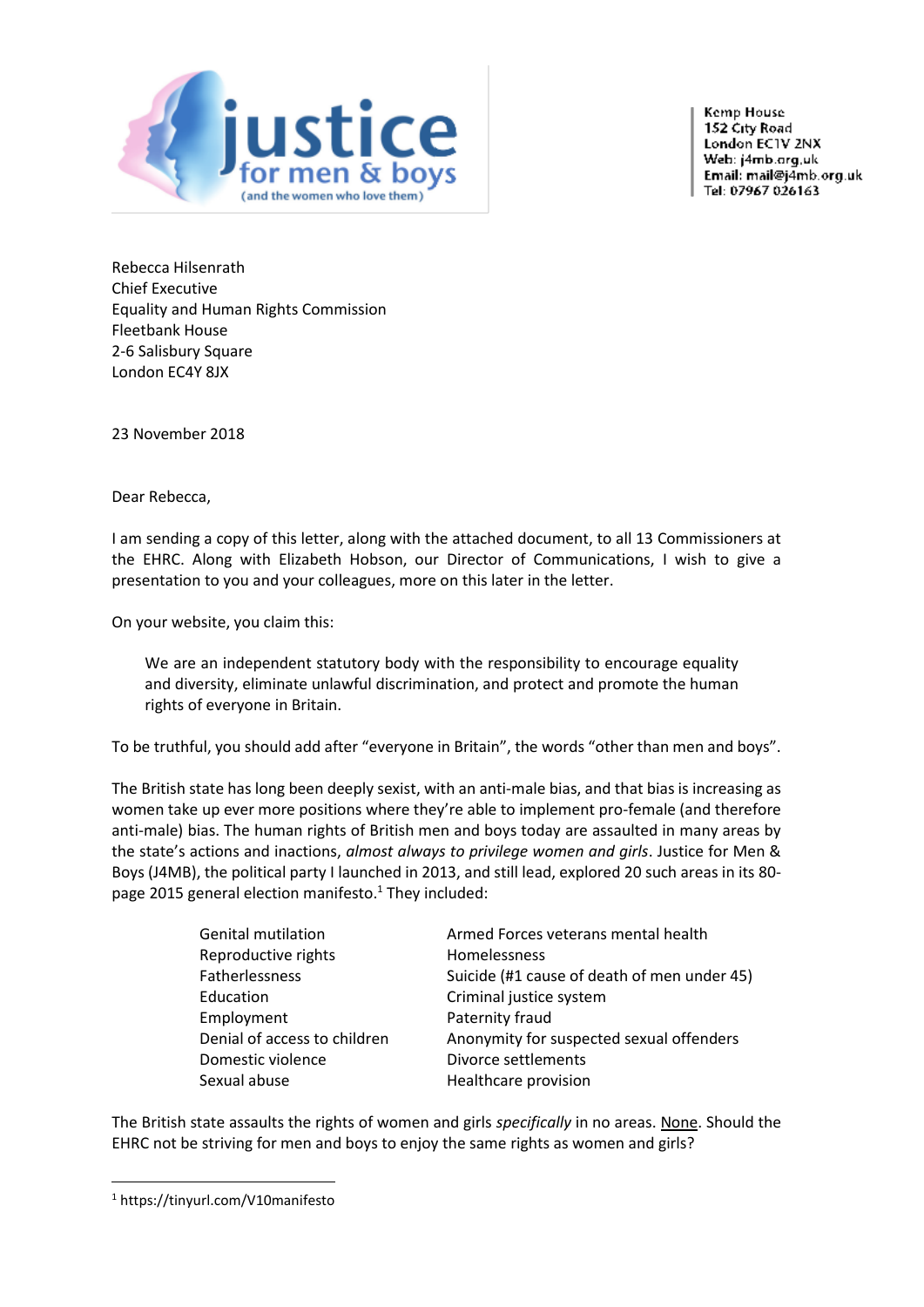Women and girls in Britain today belong to a highly privileged class, while men and boys belong to a highly disadvantaged class. Reading the evidence base in our manifesto should clear up any doubts you might have on that front.

The EHRC is institutionally sexist and anti-male. You should be holding the government to account for its assaults on the human rights of men and boys, but you signally fail to do so, year after year. Your focus on gender-related matters is limited to the interests and advancement of women and girls only, despite the inevitable cost to men and boys.

I cannot recall the EHRC, or its predecessor organizations, ever holding the government to account for turning a blind eye to the non-therapeutic circumcision of male minors, Male Genital Mutilation – a crime under the Offences Against the Person Act 1861, being at least ABH, and almost certainly GBH. It would require a parliamentary override to be legal, and that has never existed. MGM violates international human rights conventions, and *no exemptions from the law of the land are permitted for religious or cultural considerations.*

According to a Fawcett Society survey in 2016, only 9 per cent of British women self-identify as feminists, along with 4 per cent of men,<sup>1</sup> yet the work of the EHRC on gender matters stems from seeing the world only through a feminist lens. The views of the remaining 91 per cent of women and 96 per cent of men who are not feminists have no impact on the thinking of the EHRC on gender matters. For example, the EHRC is keen to see more mothers of children go into paid employment, and fathers carry out more childcare, completely at odds with the wishes of the majority of mothers and fathers.

The Government Equalities Office, your sponsor department, has three ministers, *all women*. Penny Mordaunt is the Minister for Women and Equalities, anti-male sexism being implicit in her title (and, of course, the title of the Women and Equalities Committee). There is not even a *pretence* to care about men and boys (likewise the Violence Against Women and Girls strategy). Yet the Minister for Women and Equalities appoints EHRC Commissioners. Needless to say, there's no Minister for Men – men being unworthy of state concern, despite paying almost 75% of the income taxes which largely fund the state.

William Collins, a prominent blogger on gender issues, published a lengthy critique of the EHRC in 2016. $^2$  The Finance Summary:

The only payments relating specifically to men were two to Families Need Fathers, in 2010/11 and 2011/12, and one to the YMCA in 2010/11. **The EHRC have spent nearly five times more in the last two years encouraging women and minorities into rugby and cricket than they have spent on all men's issues in six years.** [My emphasis]

It is difficult to give an accurate impression of all the recipients of EHRC funding. The above histogram resulting from numbCruncher's FoI enquiry is probably the best indication. A list of all recipients over the last six years (2010 – 2016) can be found here.<sup>3</sup> (This relates to recipients in the categories Human Rights, Equality of Opportunity, Legal, Research, Disability, Grants and Discretionary Programme). **It is clear that the areas favoured by the EHRC are those conforming to the progressive / feminist / identity political agenda. Male issues are ignored.** [My emphasis]

Even if one were in agreement with the areas chosen for funding and campaigning, the fact remains that the EHRC is staggeringly profligate. About half their funding goes on

**.** 

<sup>1</sup> https://www.conservativewoman.co.uk/kathy-gyngell-cheer-up-only-7-per-cent-of-brits-callthemselves-feminists/

<sup>2</sup> http://empathygap.uk/?p=906

<sup>3</sup> http://redpilluk.co.uk/RecipientsoffundingfromtheEHRCinthesixyearsApril2010toMarch2016.pdf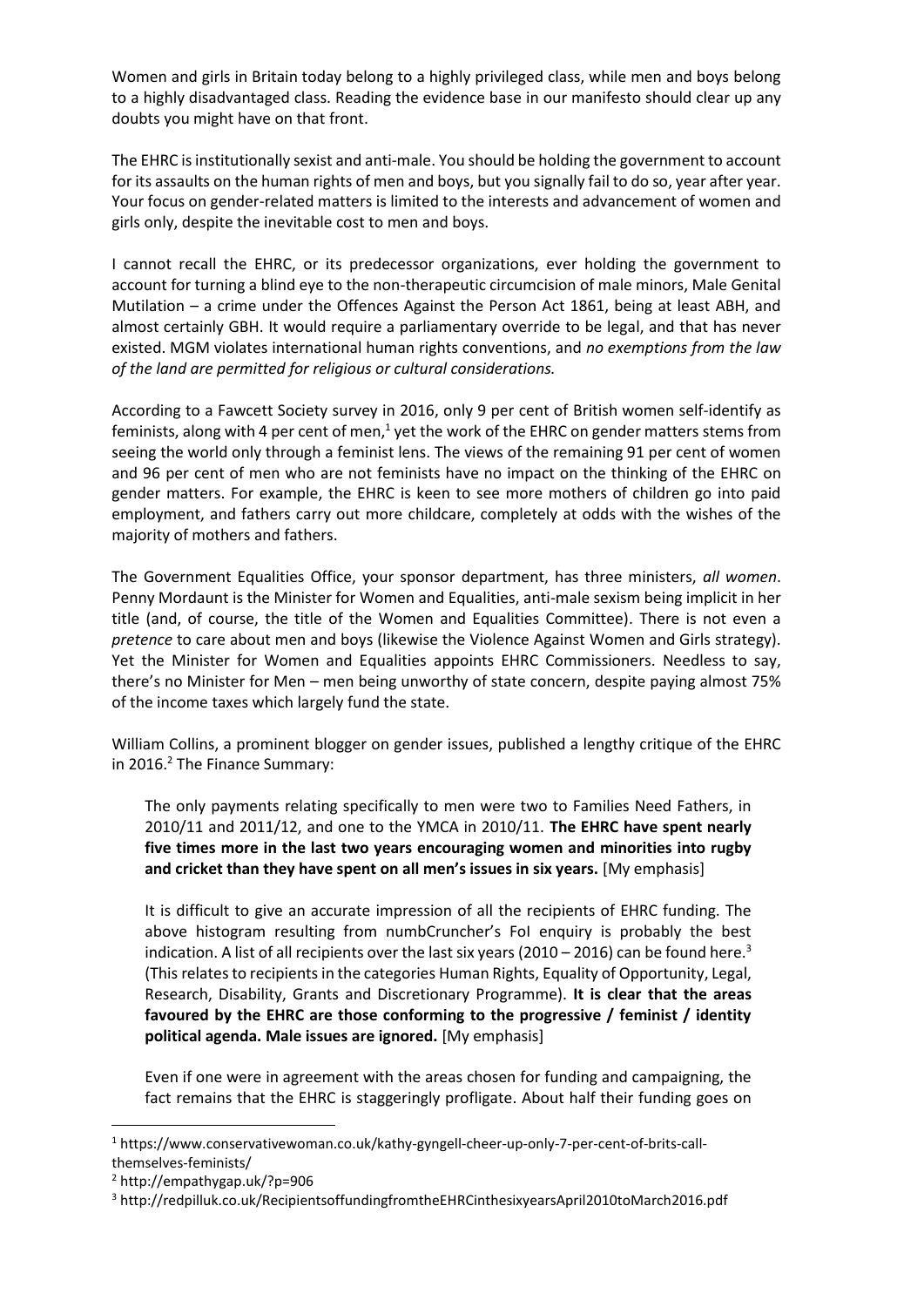staff salaries. Adding all premises, office, IT, expenses, admin and management costs means that, **over the last three years, only about 15% of the cost of the EHRC was expended on equality and human rights issues.** [My emphasis]

We were keen to provide feedback on your consultation document, "Draft Strategic Plan 2019- 22", in line with the requested mechanisms for doing so, but it quickly became clear that it would have been an exercise in utter futility, so blind is the EHRC to the human rights of men and boys, half the population, and their suffering. So we prepared this letter, along with the attached document, as our response.

Please find attached a document covering 17 of the 20 areas in our 2015 manifesto, where the state assaults the human rights of men and boys, through its actions and inactions.

J4MB is a prominent organization in the international Men's Rights Movement (MRM), a rapidlygrowing movement campaigning for the human rights of men and boys. Launched in 2013, we've enjoyed more mainstream media coverage than all other organizations in the world campaigning for the human rights of men and boys, *combined*. We are in an unrivalled position to help the EHRC start considering issues affecting men and boys.

The state, and the EHRC by extension, cares not a jot about the human rights of men and boys as a class. We think it's time for the EHRC to *start* caring, and we're available for meetings to help you start that long-overdue process. Along with Elizabeth Hobson, our Director of Communications,<sup>1</sup> I should like to meet with you and your colleagues, with a view to starting the process of putting men's and boys' issues firmly on the agenda of the EHRC. Perhaps this could start with our giving presentations to all 13 Commissioners.

In order to start informing the Commissioners about the crime of Male Genital Mutilation, we offer an exclusive screening of the award-winning film *American Circumcision*, which has not yet been made available for viewing outside North America.<sup>2</sup> I enclose a leaflet on the matter, which we handed to thousands of attendees at the last Conservative party conference.

We'll be posting the content of this letter, along with the attached document, on our party's website, on Monday, 10 December – as well as publishing a press release that day.

I look forward to hearing from you shortly.

Yours sincerely,

Mike Buchanan

Party leader

**.** 

<sup>1</sup> https://tinyurl.com/ElizabethHobsonJ4MB

<sup>2</sup> https://circumcisionmovie.com/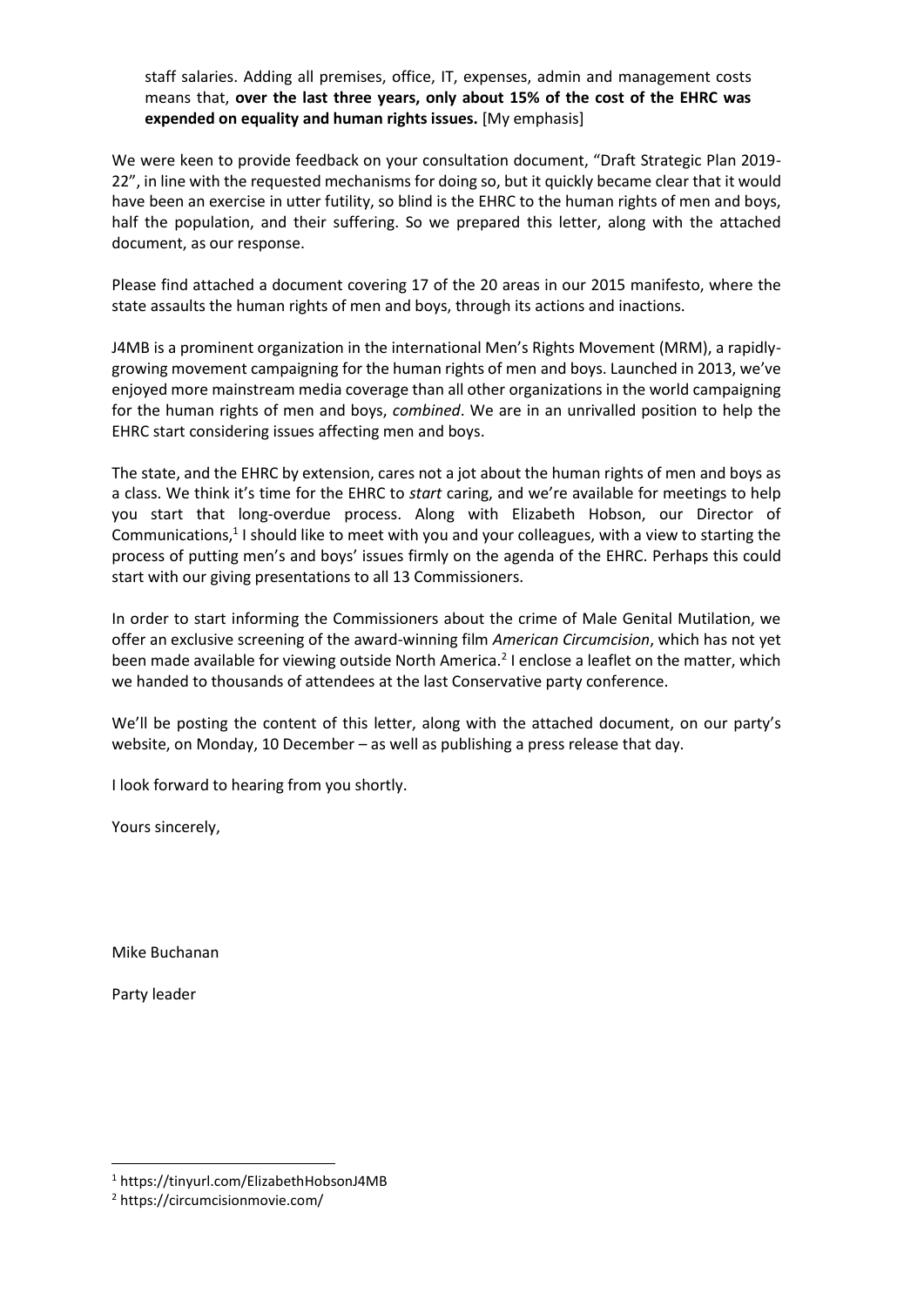## **Justice for Men & Boys: Response to the EHRC Draft Strategic Plan 2019 – 2022, commentary from the party's 2015 general election manifesto<sup>1</sup> and elsewhere (N.B. Where references are not shown in this document, they can be found in the manifesto)**

| <b>Issues</b>             | Commentary from the manifesto and elsewhere                                                                                                                                                                                                                                                                                                                                                                                                                                                                                                                                                                                                          | <b>Manifesto</b><br>pages |
|---------------------------|------------------------------------------------------------------------------------------------------------------------------------------------------------------------------------------------------------------------------------------------------------------------------------------------------------------------------------------------------------------------------------------------------------------------------------------------------------------------------------------------------------------------------------------------------------------------------------------------------------------------------------------------------|---------------------------|
| <b>Genital mutilation</b> | Carrying out the non-therapeutic circumcision of male minors - Male Genital Mutilation, MGM - is a criminal offence under<br>the Offences Against the Person Act 1861, being at least Actual Bodily Harm, and almost certainly Grievous Bodily Harm. Dr<br>Balvinder Mehat, a circumciser based in Nottingham, was arrested by the police in May 2017 on suspicion of inflicting Grievous<br>Bodily Harm with Intent, <sup>2</sup> a crime carrying a maximum sentence of life imprisonment. Predictably, the CPS declined to bring a<br>prosecution.<br>It would require a parliamentary override for MGM to be lawful, and that has never existed. | 9, 10                     |
|                           | No exemptions to the law of the land are permitted for religious or cultural considerations. The overwhelming majority of male<br>minors born into Jewish and Muslim families are circumcised.<br>MGM violates several international human rights conventions.<br>As an introduction to MGM, we recommend an article by William Collins. <sup>3</sup> On our YouTube channel we have a playlist with 80+                                                                                                                                                                                                                                             |                           |
|                           | audio and video files on the issue. <sup>4</sup>                                                                                                                                                                                                                                                                                                                                                                                                                                                                                                                                                                                                     |                           |
| Fatherlessness            | In only forty years or so, the entire institution of the family, underpinned by a lifelong commitment to marriage, has been<br>overturned. This was driven by feminist politicians such as Harriet Harman and Patricia Hewitt, who wrote in a report "The<br>Family Way: A New Approach to Policy Making" for New Feminist in 1992, 'It cannot be assumed that men are bound to be an<br>asset to family life, or that the presence of fathers in families is necessarily a means to social cohesion'. <sup>5</sup>                                                                                                                                  | $11 - 14$                 |
|                           | Today, a father as head of a family - a leader, provider, and protector - is fast becoming an anachronism. In fact, fatherhood<br>is being systematically removed from society by governments of all political hues who espouse the Harman/Hewitt political                                                                                                                                                                                                                                                                                                                                                                                          |                           |

<sup>1</sup> https://tinyurl.com/V10manifesto

<sup>2</sup> https://j4mb.org.uk/wp-content/uploads/sites/46/2017/06/170623-Times-piece-on-Dr-Mehat.pdf

<sup>3</sup> http://mra-uk.co.uk/?p=519

<sup>4</sup> https://tinyurl.com/MGMplaylist

<sup>5</sup> https://www.jstor.org/stable/1395246?seq=1#page\_scan\_tab\_contents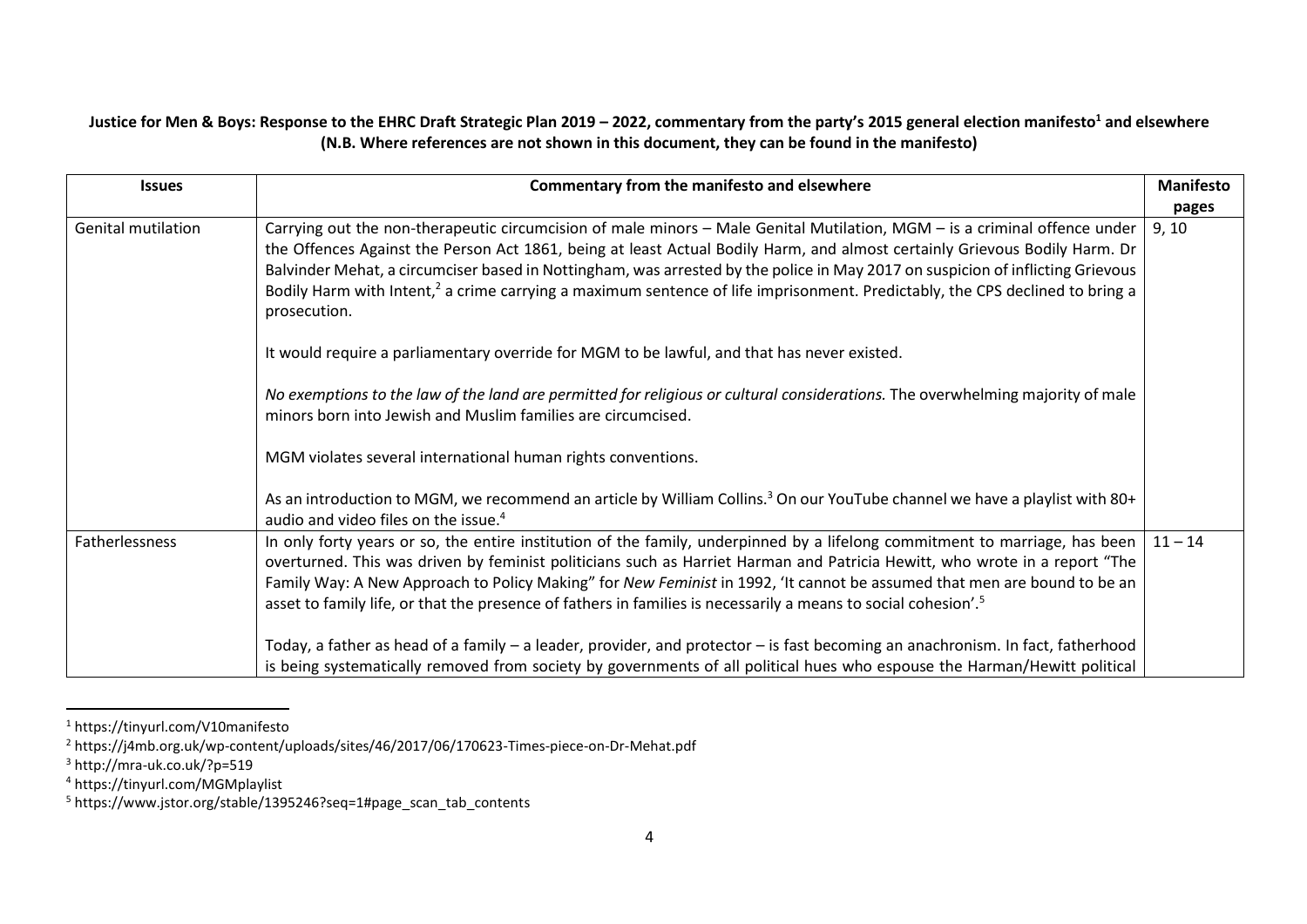|            | doctrine, through the family courts in their decisions about child access after divorce, and through the widespread<br>development of single parenting, usually single motherhood.<br>Young adults who grow up not living with their biological fathers:<br>Are less likely to attain qualifications<br>Are more likely to experience unemployment<br>Are more likely to have low incomes<br>Are more likely be on income support<br>Are more likely to offend and go to jail<br>Are more likely to suffer from long term emotional and psychological problems<br>Are more likely to have children outside marriage or outside any partnership                                                                                                                                                                                                                                                                                                                                                                                                                                                                                                                                                                                                                                                                                                       |           |
|------------|------------------------------------------------------------------------------------------------------------------------------------------------------------------------------------------------------------------------------------------------------------------------------------------------------------------------------------------------------------------------------------------------------------------------------------------------------------------------------------------------------------------------------------------------------------------------------------------------------------------------------------------------------------------------------------------------------------------------------------------------------------------------------------------------------------------------------------------------------------------------------------------------------------------------------------------------------------------------------------------------------------------------------------------------------------------------------------------------------------------------------------------------------------------------------------------------------------------------------------------------------------------------------------------------------------------------------------------------------|-----------|
| Education  | The state education system is run with the objective of advantaging girls over boys from their earliest years.<br>In an interesting analysis, William Collins wrote about the education gender gap (girls performing better than boys, on average)<br>which emerged for the first time in 1987/88, when 'O' levels were replaced by GCSEs. <sup>1</sup> The gap resulted from the introduction<br>of continuous assessment by teachers, their pro-girl bias predictably resulting in higher grades for girls than boys. Contrary to<br>popular belief, there had been no gender gap previously in favour of boys, under the 'O' level system. Predictably, the gender<br>gap – which remains with us to this day – led to women taking the majority of university places (almost 60% in 2017/18).<br>The long-term trend for there to be less physical activity in schools is known to have a negative impact on boys' academic<br>performance, contributing to the gap. A larger problem is the sexism of female teachers, which contributes even more. A study<br>conducted by researchers at the London School of Economics found that boys have realised female teachers award lower<br>grades to boys than to girls. They're demotivated by this, and don't work as hard. $^2$ Girls don't exhibit the same demotivation<br>with male teachers. | $15 - 17$ |
| Employment | Gendered differences largely account for differences in individuals' preferences to not work, to work part-time, or work full-<br>time. A world-renowned British sociologist, Dr Catherine Hakim, published a paper on 'Preference Theory' in 2000. <sup>3</sup> Among<br>her findings was that while four in seven British men are 'work-centred', only one in seven British women is.<br>This is intuitive, of course. Women make work/life balance decisions because of their role as mothers. Yet the existence of<br>persistent differences in gender-typical work orientations is ignored by the state, which does all in its power to drive women                                                                                                                                                                                                                                                                                                                                                                                                                                                                                                                                                                                                                                                                                             | $18 - 23$ |

<sup>1</sup> http://empathygap.uk/?p=121

<sup>2</sup> http://cee.lse.ac.uk/ceedps/ceedp133.pdf

 $^3$  https://j4mb.org.uk/2015/05/12/why-most-people-at-the-top-of-major-companies-are-men-dr-catherine-hakims-preference-theory-2000/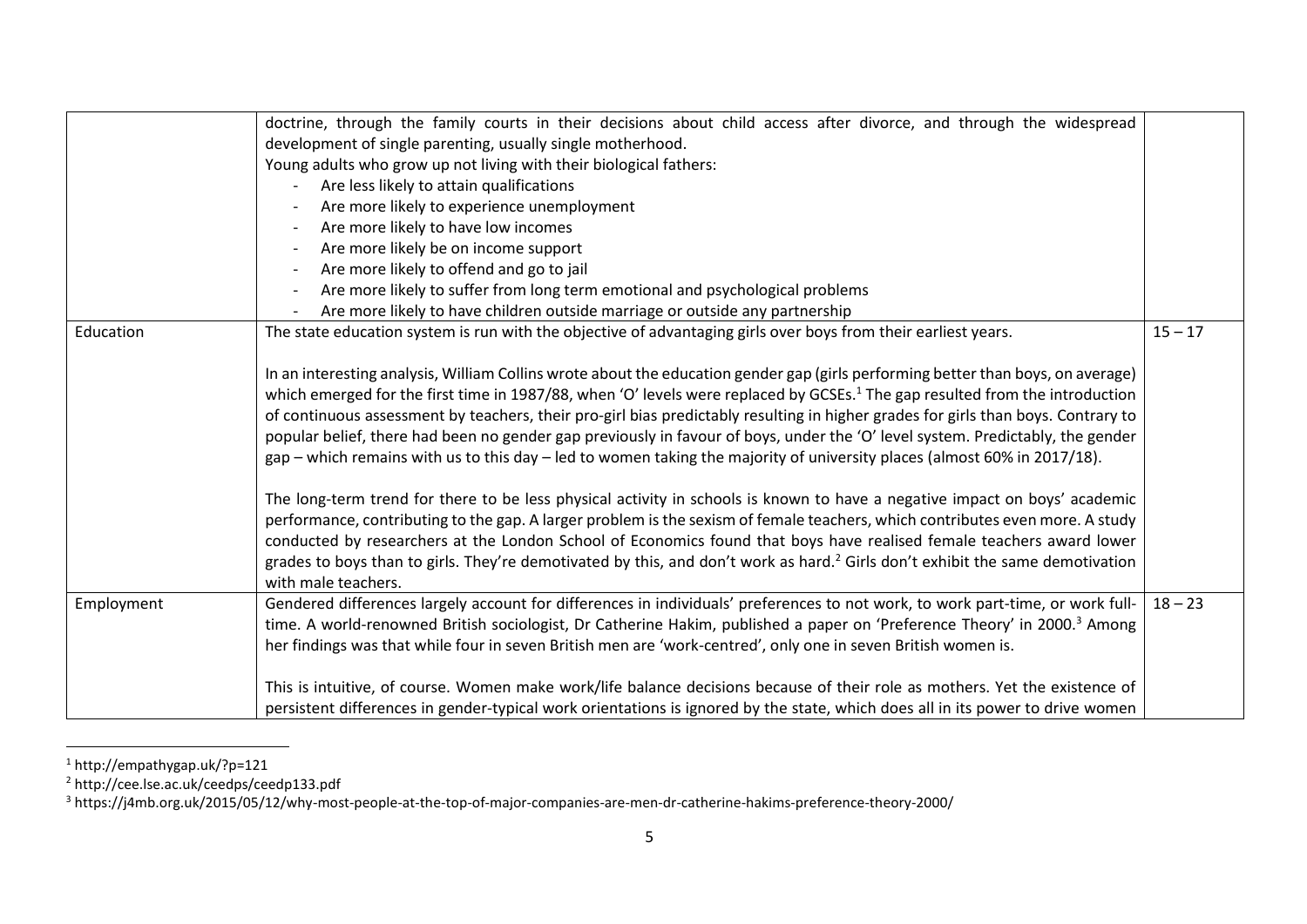|                          | into paid employment, notably through the tax system which discourages 'stay-at-home mothers'.                                                                                                                                                                                                                                                                                                                                                                                                                                                                                                        |           |
|--------------------------|-------------------------------------------------------------------------------------------------------------------------------------------------------------------------------------------------------------------------------------------------------------------------------------------------------------------------------------------------------------------------------------------------------------------------------------------------------------------------------------------------------------------------------------------------------------------------------------------------------|-----------|
|                          | Male unemployment has long exceeded female unemployment. The aim of the state has long been to increase female<br>employment, despite knowing that results in higher male unemployment, as the social anthropologist Belinda Brown has<br>explained. $1$                                                                                                                                                                                                                                                                                                                                              |           |
|                          | Unemployment is a major driver of male suicide, but not female suicide. Suicide is the #1 cause of death of British men under<br>45. The male: female suicide rate differential has more than doubled in the past 30 years, from 1.7:1 to 3.5:1.                                                                                                                                                                                                                                                                                                                                                      |           |
|                          | The bias towards recruiting women as medical students, which started in the 1970s, has led to a situation where today 70% of<br>medical students are women. The state has to fund the training of two female doctors to derive the career work output of one<br>male doctor. Many of the problems facing the NHS are directly attributable to the preference for training women rather than<br>men to be doctors.                                                                                                                                                                                     |           |
|                          | An example of government driving anti-male employment directions is the Public Sector Equality Duty in the Equality Act 2010,<br>which enables public sector organizations to favour groups with 'protected characteristics' which are 'under-represented' in<br>lines of work, or in seniority levels. One protected characteristic is gender, so in theory men could be favoured in areas where<br>they're 'under-represented', but in practice the Act is only ever used to advantage women (and thereby disadvantage men)<br>even though already two-thirds of public sector employees are women. |           |
| Access to children after | Around one in four children lose contact permanently with their fathers following family breakdowns, mainly due to the failure                                                                                                                                                                                                                                                                                                                                                                                                                                                                        | 24, 25    |
| family breakdowns        | of the family court system to ensure them reasonable access. This is emotional abuse of children, fathers, grandparents and<br>others.                                                                                                                                                                                                                                                                                                                                                                                                                                                                |           |
|                          | More than 90% of the parents denied reasonable access to their children by family courts are fathers. The male:female suicide                                                                                                                                                                                                                                                                                                                                                                                                                                                                         |           |
|                          | rate differential is normally around 3.5:1, but rises to around 10:1 following family breakdowns.                                                                                                                                                                                                                                                                                                                                                                                                                                                                                                     |           |
| Domestic violence        | State support for male victims of domestic violence (DV) is close to non-existent. Some well-established facts about DV:                                                                                                                                                                                                                                                                                                                                                                                                                                                                              | $26 - 30$ |
|                          | DV is a generational problem, not a gendered problem. Children with one or more violent parents are known to have                                                                                                                                                                                                                                                                                                                                                                                                                                                                                     |           |
|                          | a far higher likelihood of becoming violent partners, than children who don't have violent parents.                                                                                                                                                                                                                                                                                                                                                                                                                                                                                                   |           |

 $^1$  https://j4mb.org.uk/2013/10/27/belinda-brown-getting-women-into-the-workplace-envourages-replacement-not-growth/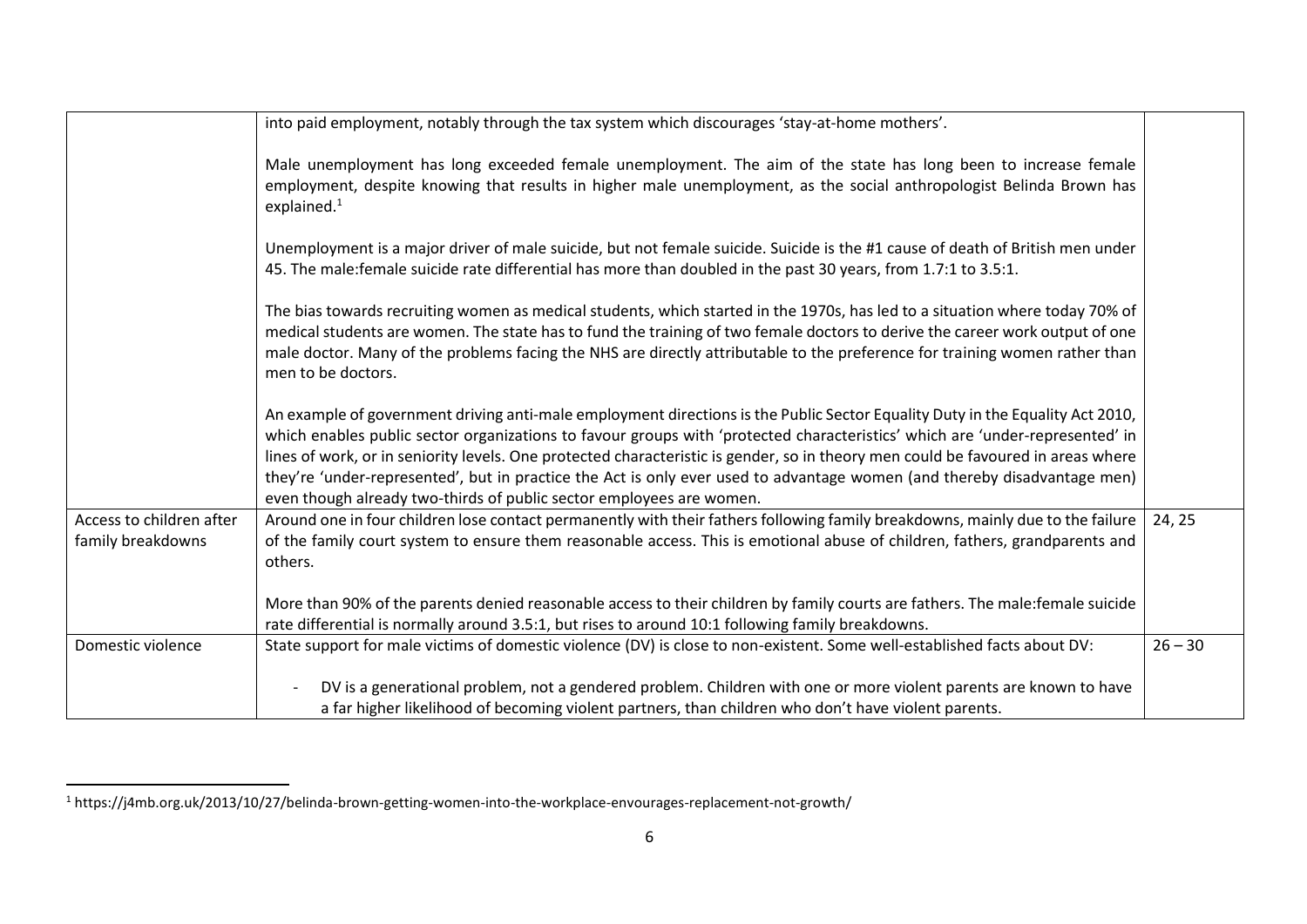|              | There is no evidence to support the male control theory of DV. A recently-published (in 2015) study reported, 'Contrary<br>$\overline{\phantom{a}}$<br>to the male control theory, women were found to be more physically aggressive to their partners than men were'. <sup>1</sup><br>Around two in five of the reported victims of IPV are men. <sup>2</sup><br>$\overline{\phantom{a}}$<br>The majority of abusive intimate relationships involve a degree of reciprocity. Both partners are to some extent<br>perpetrators and victims at various times, both prone to provoke and/or initiate violence.<br>When IPV is one-way, the perpetrator is more likely to be a woman than a man. Only 4% of female perpetrators report<br>'self-defence' as a motivation. <sup>3</sup><br>Women are as physically aggressive as men towards intimate partners, or more aggressive. <sup>4</sup><br>When IPV-related suicides are added to IPV-related murders, men are more likely than women to die as a consequence<br>of IPV. <sup>5</sup> |           |
|--------------|--------------------------------------------------------------------------------------------------------------------------------------------------------------------------------------------------------------------------------------------------------------------------------------------------------------------------------------------------------------------------------------------------------------------------------------------------------------------------------------------------------------------------------------------------------------------------------------------------------------------------------------------------------------------------------------------------------------------------------------------------------------------------------------------------------------------------------------------------------------------------------------------------------------------------------------------------------------------------------------------------------------------------------------------|-----------|
|              | When men leave their homes because they're being physically abused by partners, and seek accommodation from a local<br>authority, they're categorised as 'intentionally homeless', and are not entitled to consideration for social housing. There are<br>virtually no refuge places for battered heterosexual men in the UK, and none for men with children. IPV is therefore a driver<br>of homelessness, which is overwhelmingly a problem for men rather than women. Homeless people are over nine times more<br>likely than the general population to commit suicide. Street homelessness reduces life expectancy by 30 years, on average.                                                                                                                                                                                                                                                                                                                                                                                            |           |
| Sexual abuse | It's known from a major American survey <sup>6</sup> that slightly over 25% of heterosexual sex offences are committed by women against<br>men (with no male accomplices). We would therefore expect the male/female ratio of people charged with sex offences to be<br>a little under 3:1. In the UK, in 2013, the ratio was 146:1.                                                                                                                                                                                                                                                                                                                                                                                                                                                                                                                                                                                                                                                                                                       | $31 - 37$ |
|              | In 1984 two American researchers, Petrovich & Templer, reported that of a sample of 89 incarcerated (male) rapists, 49 (59%)<br>had been sexually abused as children by one or more women. <sup>7</sup> British psychologists recently came to a similar conclusion,<br>following a study at HMP Whitemoor. <sup>8</sup> There is a <i>de facto</i> correlation between female sex offences and male sex offending.                                                                                                                                                                                                                                                                                                                                                                                                                                                                                                                                                                                                                        |           |

<sup>1</sup> https://j4mb.org.uk/2014/07/29/a-study-on-the-male-control-theory-of-intimate-partner-violence/

<sup>&</sup>lt;sup>2</sup> http://webarchive.nationalarchives.gov.uk/20160106160331/http://www.ons.gov.uk/ons/rel/crime-stats/crime-statistics/focus-on-violent-crime-and-sexual-offences--2012-13/rpt--about-this-release.html (Table 4.03)

<sup>&</sup>lt;sup>3</sup> https://j4mb.files.wordpress.com/2014/05/140514-mankind-conference-slough-2013-female-perpetrators-of-intimate-partner-violence.pdf

<sup>4</sup> https://j4mb.org.uk/domestic-violence-women-are-as-physically-aggresive-as-or-more-aggressive-than-men-in-their-relationships-with-intimate-partners/

<sup>5</sup> https://j4mb.org.uk/domestic-violence-more-men-than-women-die-as-a-result-of-it/

<sup>6</sup> https://j4mb.files.wordpress.com/2014/09/140923-2014-cdc-report-including-material-on-sexual-violence.pdf

<sup>7</sup> http://ww1.amsciepub.com/?subid1=f62e114a-e50f-11e8-9531-11beeb741fc2

<sup>8</sup> https://j4mb.org.uk/2018/06/29/male-psychology-conference-2018/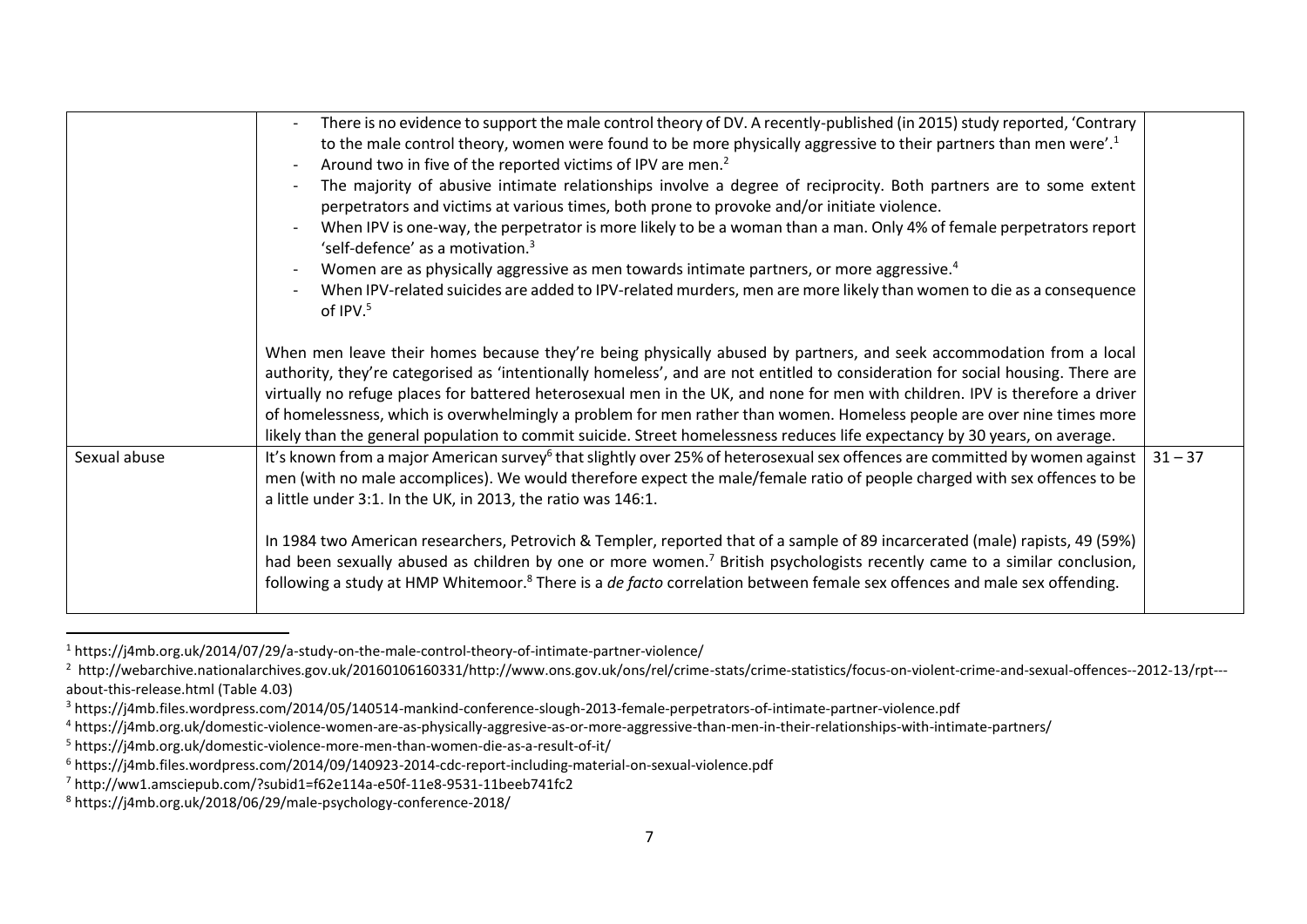|                        | The CPS has long had an anti-male bias, and nowhere has this been clearer than in the drives under Alison Saunders and her                  |           |
|------------------------|---------------------------------------------------------------------------------------------------------------------------------------------|-----------|
|                        | predecessor to drive up the number of convictions of men for sexual offences, with ever more miscarriages of justice coming                 |           |
|                        | to light.                                                                                                                                   |           |
| Armed forces veterans' | The MOD has no responsibility for the mental health of veterans, and an over-stretched NHS is ill-equipped to deal with them.               | 38, 39    |
| mental heal issues     | Male veterans in particular, struggling to cope with their mental health issues, frequently turn to alcohol to cope, and this               |           |
|                        | presents a problem. Alcohol is a depressant, and it requires more resources to treat someone with possible mental health                    |           |
|                        | issues as well as an alcohol dependency - a 'dual diagnosis'. <sup>1</sup> Provision of support for these people tends to be poor, although |           |
|                        | it's known that treatment for people with a dual diagnosis is likely to be effective.                                                       |           |
|                        | Veterans with this dual diagnosis are told to remain 'dry' for a lengthy period – often six months or more – before becoming                |           |
|                        | eligible for treatment. This is an unrealistic expectation for many of them, and reveals a lack of humanity towards men who've              |           |
|                        | put their lives on the line for their country. It leads to veterans committing suicide while they wait for treatment, sometimes             |           |
|                        | when their problems have reached the level of leaving them homeless. Veterans make up a substantial proportion of the                       |           |
|                        | homeless population.                                                                                                                        |           |
|                        | Last month we linked to a Sunday Times piece titled, "Armed Forces chiefs take aim at 'shameful' neglect of veterans'. <sup>2</sup>         |           |
| Homelessness           | Almost 90% of the street homeless are men.                                                                                                  | $40 - 45$ |
|                        |                                                                                                                                             |           |
|                        | Homeless people are more than nine times as likely as the general population to commit suicide.                                             |           |
|                        | Homelessness reduces life expectancy by an average of 30 years.                                                                             |           |
|                        |                                                                                                                                             |           |
|                        | Armed Forces veterans are disproportionately represented in the street homeless community.                                                  |           |
| Suicide                | Suicide remains the leading cause of death of men below the age of 45, in all age categories.                                               | $46 - 48$ |
|                        |                                                                                                                                             |           |
|                        | Between 1985 and 2015 (30 years) the male: female suicide differential more than doubled, from 1.7:1 to 3.5:1.                              |           |
|                        | No government resources - or taxpayers' money - are being expended on exploring suicide as primarily a men's issue, with a                  |           |
|                        | view to reducing the male suicide rate.                                                                                                     |           |
|                        |                                                                                                                                             |           |

<sup>1</sup> https://en.wikipedia.org/wiki/Dual\_diagnosis

<sup>2</sup> https://j4mb.org.uk/2018/10/29/armed-forces-chiefs-take-aim-at-shameful-neglect-of-veterans/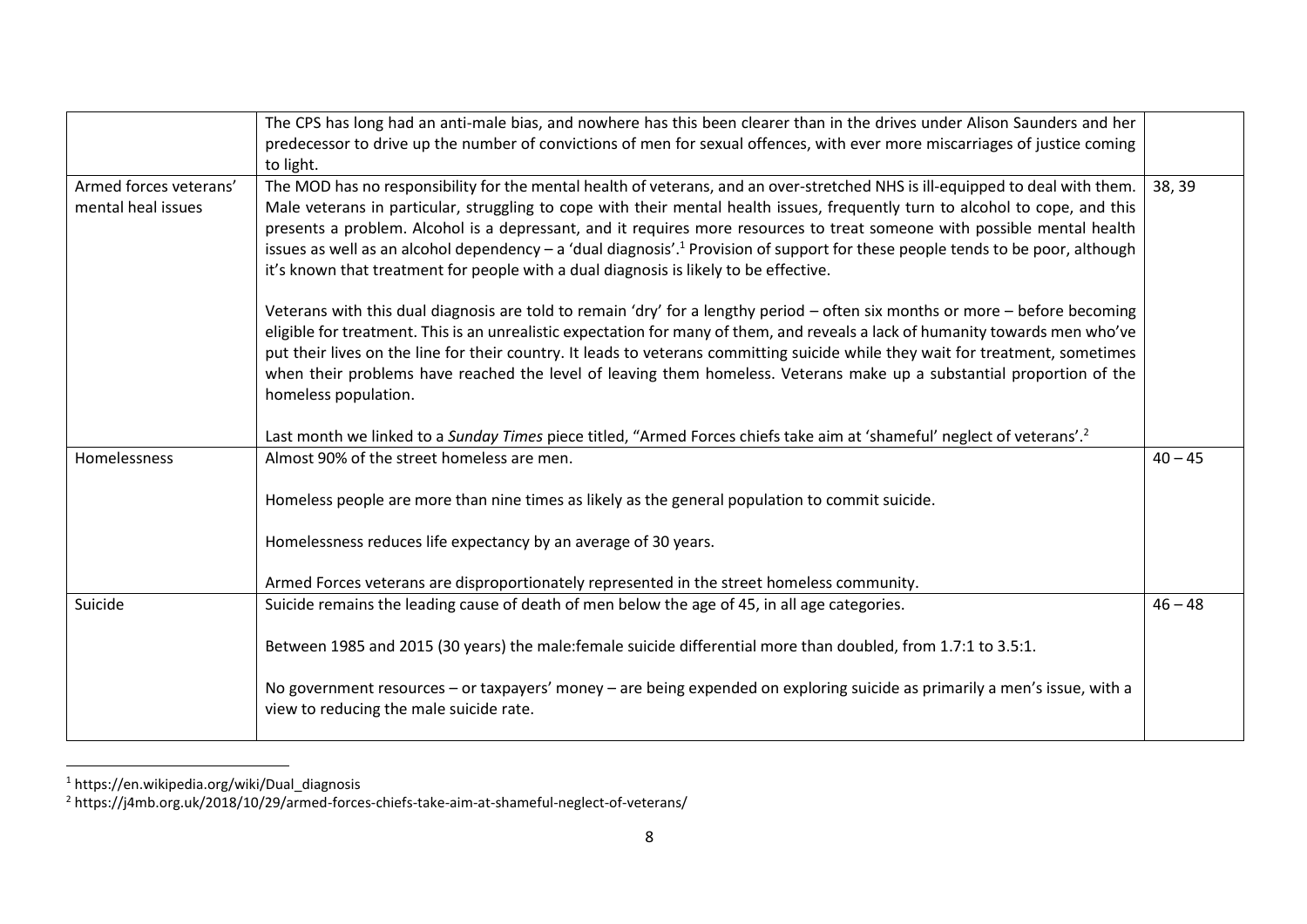|                         | Government narratives on male suicide inevitably focus on mental health issues, whilst not recognizing that reactive<br>depression results from issues partly or wholly outside the control of the men concerned, e.g. fathers' denial of access to<br>their children following family breakdowns. In 2016 J4MB sent a written submission to the Health Select Committee inquiry<br>into suicide prevention. <sup>1</sup> The document outlined how the state's actions and inactions are <i>directly</i> contributing to the high<br>male suicide rate in at least 10 areas.                                                                                                                                       |           |
|-------------------------|---------------------------------------------------------------------------------------------------------------------------------------------------------------------------------------------------------------------------------------------------------------------------------------------------------------------------------------------------------------------------------------------------------------------------------------------------------------------------------------------------------------------------------------------------------------------------------------------------------------------------------------------------------------------------------------------------------------------|-----------|
| Criminal justice system | International Business Times published an article by Mike Buchanan on male suicide in 2015. <sup>2</sup><br>The justice system is institutionally biased against men, and is the direct cause of a scandalous 'gender justice gap'. The<br>system is brutal towards men, and lenient towards women. The emphasis for male prisoners is punishment, while the<br>emphasis for female prisoners is rehabilitation. More prisons for men are being built, while prisons for women are being<br>decommissioned.<br>The prison population in the UK is around 84,000. Over 80,000 of these are men. William Collins published a detailed article,                                                                        | $49 - 51$ |
|                         | 'UK prisoners: the genders compared'. <sup>3</sup> It ends with the following conclusion:<br>Men are subject to massive gender discrimination in the criminal justice system. If male offenders were treated in<br>the same way as female offenders, there would be only one-sixth of the number of men in prison. About 68,000<br>men would not be in prison if they were female, leaving a male prison population of only 13,000.<br>Gender equality in prison sentencing would resolve the prison overcrowding crisis within a very few years.                                                                                                                                                                   |           |
| Paternity fraud         | Paternity fraud is an egregious assault on men's human rights - it is fraud. It is also a cruel assault on the children who are<br>born into this arrangement, whether or not they later learn who their true fathers are. William Collins has written impressive<br>articles on paternity fraud, touching on the iniquity of DNA paternity tests having no legal validity unless the mother agrees<br>to the tests being carried out. <sup>4, 5, 6</sup><br>In 2014, J4MB learned from a Freedom of Information Act enquiry that the Child Support Agency had for many years known<br>of over 500 cases annually of paternity fraud, after women agreed to men's requests to have paternity tests carried out, and | $52 - 54$ |

<sup>1</sup> https://j4mb.org.uk/wp-content/uploads/sites/46/2016/10/160907-submission-to-the-health-select-committee-of-the-house-of-commons.pdf

<sup>2</sup> https://www.ibtimes.co.uk/male-suicide-scandal-uk-men-are-paying-system-that-drives-thousands-them-death-1493340

<sup>3</sup> http://empathygap.uk/?p=215

<sup>4</sup> http://empathygap.uk/?p=238

<sup>5</sup> http://empathygap.uk/?p=245

<sup>6</sup> http://empathygap.uk/?p=258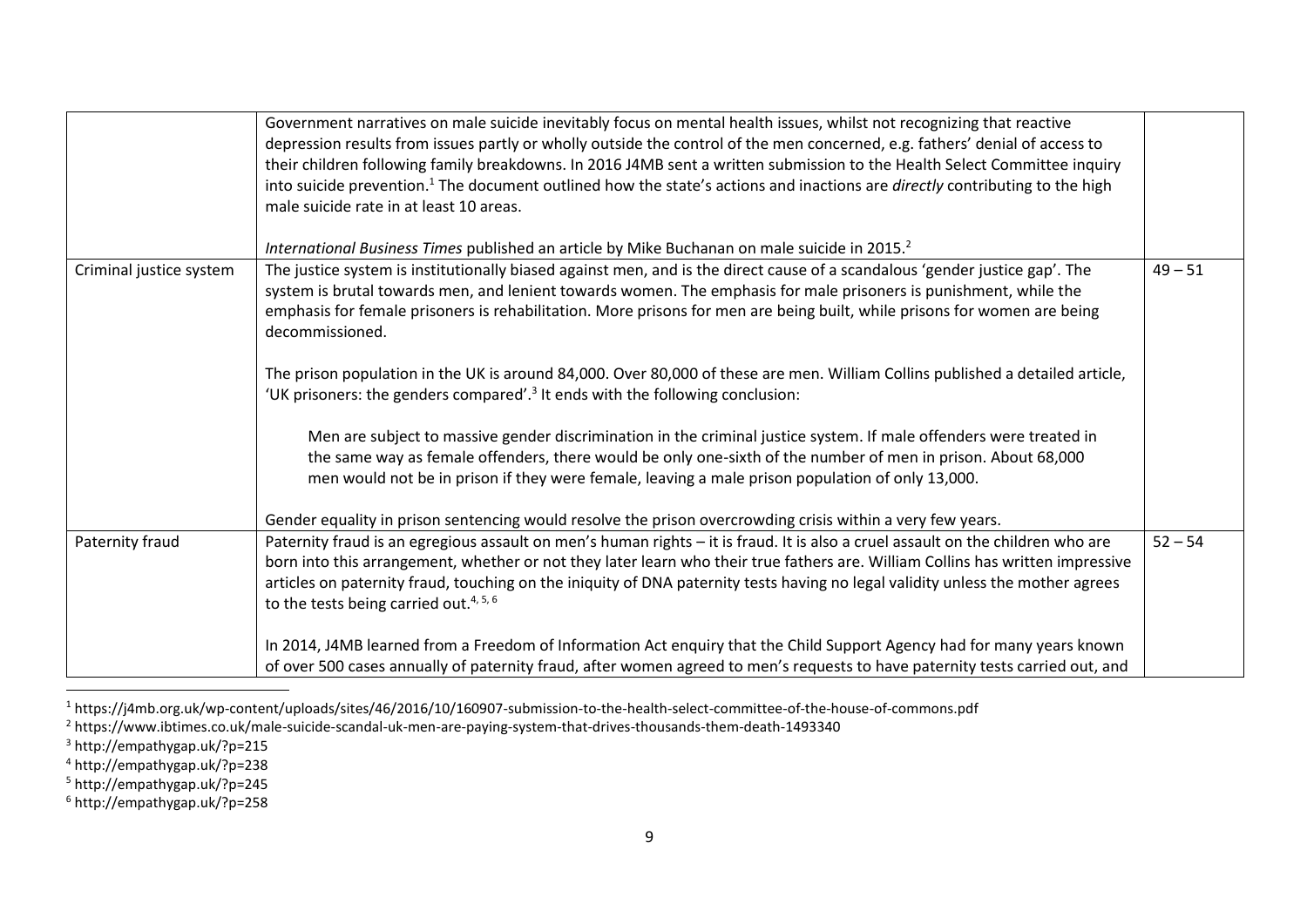|                                                | the men were found not to be the fathers of the children in question. None of these women were charged for their crimes.<br>The reason given was usually that to prosecute would not be in the 'public interest'. As in other areas - women making false<br>rape allegations being an obvious example – it is not deemed to be in the public interest to deter women from committing<br>crimes that assault the human rights of men.<br>The Crown has never prosecuted a woman for paternity fraud, but should be doing so under the Fraud Act 2006.                                                                                                                                                                                                                                                                                                                                                                                                                                                                                                                                                                                                                                                                                                                                                                                                                                                                                                                                                                                                                                                                                                                                            |           |
|------------------------------------------------|-------------------------------------------------------------------------------------------------------------------------------------------------------------------------------------------------------------------------------------------------------------------------------------------------------------------------------------------------------------------------------------------------------------------------------------------------------------------------------------------------------------------------------------------------------------------------------------------------------------------------------------------------------------------------------------------------------------------------------------------------------------------------------------------------------------------------------------------------------------------------------------------------------------------------------------------------------------------------------------------------------------------------------------------------------------------------------------------------------------------------------------------------------------------------------------------------------------------------------------------------------------------------------------------------------------------------------------------------------------------------------------------------------------------------------------------------------------------------------------------------------------------------------------------------------------------------------------------------------------------------------------------------------------------------------------------------|-----------|
| Anonymity for<br>suspected sexual<br>offenders | In May 2010 the coalition government committed to reintroducing legislation to protect the anonymity of suspected sexual<br>offenders, until and unless convicted, but later reneged on the commitment, following lobbying by feminist MPs and<br>women's groups. The existing law is nothing less than a charter for malicious women to make false allegations, thereby<br>ruining innocent men's lives, at little or no risk to themselves, because they are afforded anonymity. The reasons why false<br>sexual assault allegations are common are well understood. <sup>1</sup> Janet Bloomfield, a Canadian men's human rights advocate,<br>wrote an article entitled, '13 reasons women lie about rape'. <sup>2</sup> Hannah Wallen wrote articles on '6 dangerous rape myths'. <sup>3, 4</sup><br>The default position of men accused of sexual offences is that they're considered guilty, and needing to prove their<br>innocence, which is not only a perversion of the principle of innocence until being found guilty, but also usually impossible in<br>a practical sense, given the circumstances of most alleged offences. A series of cases in 2017 and 2018 indicated systemic<br>failures of the police and CPS in their bid to drive up conviction rates, including the failure of the police to provide<br>exonerating social media evidence to defendants' legal teams.<br>There can be no doubt that the convictions of many men for rape over recent years (and historically) have been unsafe,<br>leading to many innocent men languishing in prison for many years. The accusations alone – combined with media exposure<br>- have led numerous men to commit suicide. | 55, 56    |
| <b>Divorce</b>                                 | It cannot be fair and just that decades after women have had the same employment opportunities and earnings potential as<br>men, women are still achieving personal financial enrichment through divorce, the state handing them much of the assets<br>worked for by men over many years, and sometimes men's inherited wealth too.                                                                                                                                                                                                                                                                                                                                                                                                                                                                                                                                                                                                                                                                                                                                                                                                                                                                                                                                                                                                                                                                                                                                                                                                                                                                                                                                                             | $57 - 60$ |

<sup>1</sup> https://www.avoiceformen.com/sexual-politics/ten-reasons-false-rape-accusations-are-common/

<sup>2</sup> https://www.avoiceformen.com/mens-rights/false-rape-culture/13-women-who-lied-about-being-raped-and-why-they-did-it/

<sup>3</sup> https://www.avoiceformen.com/mens-rights/dangerous-rape-myths-part-1/

<sup>4</sup> https://www.avoiceformen.com/mens-rights/dangerous-rape-myths-part-2/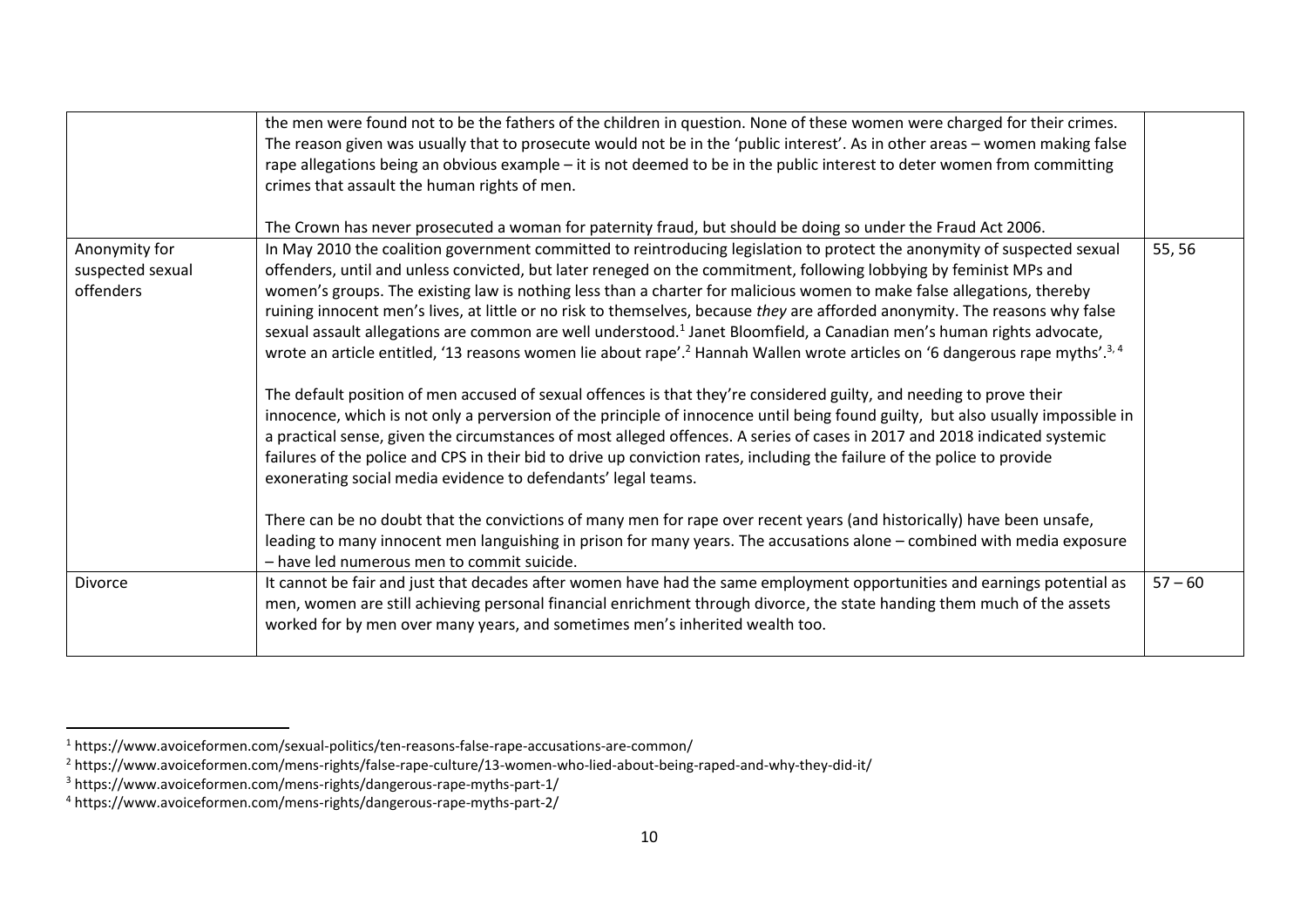|                          | Men tend to invest disproportionately in their careers - in plain English, men are more likely to be full-time, whole-of-life   |           |
|--------------------------|---------------------------------------------------------------------------------------------------------------------------------|-----------|
|                          | workers. As a result men tend to earn more than their wives, and wives benefit from their husbands' earnings in many ways.      |           |
|                          | Why should those benefits continue after divorce?                                                                               |           |
| Healthcare provision     | More men die from prostate cancer than women die from breast cancer, yet the state spends around £250 million of its total      | $61 - 65$ |
|                          | expenditure of £350 million p.a. on national cancer screening programmes for women - cervical cancer (£150 million) and         |           |
|                          | breast cancer (£100 million). The balance is spent on screening for a non-gendered cancer, bowel cancer (£100 million).         |           |
|                          |                                                                                                                                 |           |
|                          | There is no national screening programme for prostate cancer, and the government continues to spend less on research for        |           |
|                          | prostate cancer than for breast cancer.                                                                                         |           |
|                          |                                                                                                                                 |           |
|                          | There's a severe shortage of specialist NHS prostate cancer nurses, and prostate cancer patients endure long waiting times, a   |           |
|                          | lack of access to drugs, pain medication, and trials. <sup>1</sup>                                                              |           |
| Political representation | We all have a vested interest in the quality of elected politicians, so prospective parliamentary candidates (PPCs) ought to be | 66, 67    |
|                          | chosen solely on the basis of merit. The fact that a minority of MPs are women – the figure is currently around 25% – is a      |           |
|                          | reflection of the smaller number of women who have historically sought to become PPCs. The reasons why women are                |           |
|                          | relatively disinclined to seek careers in politics compared to men are well understood. Caroline Spelman MP was the             |           |
|                          | Conservative party chairman in 2007. In a BBC radio interview in 2015, she admitted that during her term as chairman 10         |           |
|                          | times as many men as women were applying to become PPCs. On the basis of their relative disinterest in becoming MPs,            |           |
|                          | women are over-represented as MPs.                                                                                              |           |
|                          |                                                                                                                                 |           |
|                          | In December 1995, Peter Jepson and Roger Dyas-Elliott were prevented from standing on Labour shortlists because of their        |           |
|                          | gender. They challenged the policy in court, supported by the Equal Opportunities Commission, claiming that they had been       |           |
|                          | illegally barred from applying to be considered to represent the party, and that the policy contradicted Labour's policy of     |           |
|                          | aiming to promote equality of opportunity. In January 1996 an industrial tribunal found the Labour Party had broken the law,    |           |
|                          | unanimously ruling that all- women shortlists were illegal under the Sex Discrimination Act 1975 in preventing men from         |           |
|                          | entering a profession.                                                                                                          |           |
|                          |                                                                                                                                 |           |
|                          | A Labour government enacted The Sex Discrimination (Election Candidates) Act 2002 to allow political parties to select          |           |
|                          | candidates based on gender. Most of the major political parties now employ all-women shortlists.                                |           |
|                          |                                                                                                                                 |           |
|                          | All-women shortlists for PPCs are an abomination in a democracy.                                                                |           |

 $^1$  https://www.telegraph.co.uk/news/health/news/11130248/Prostate-cancer-patients-discriminated-against-charity.html